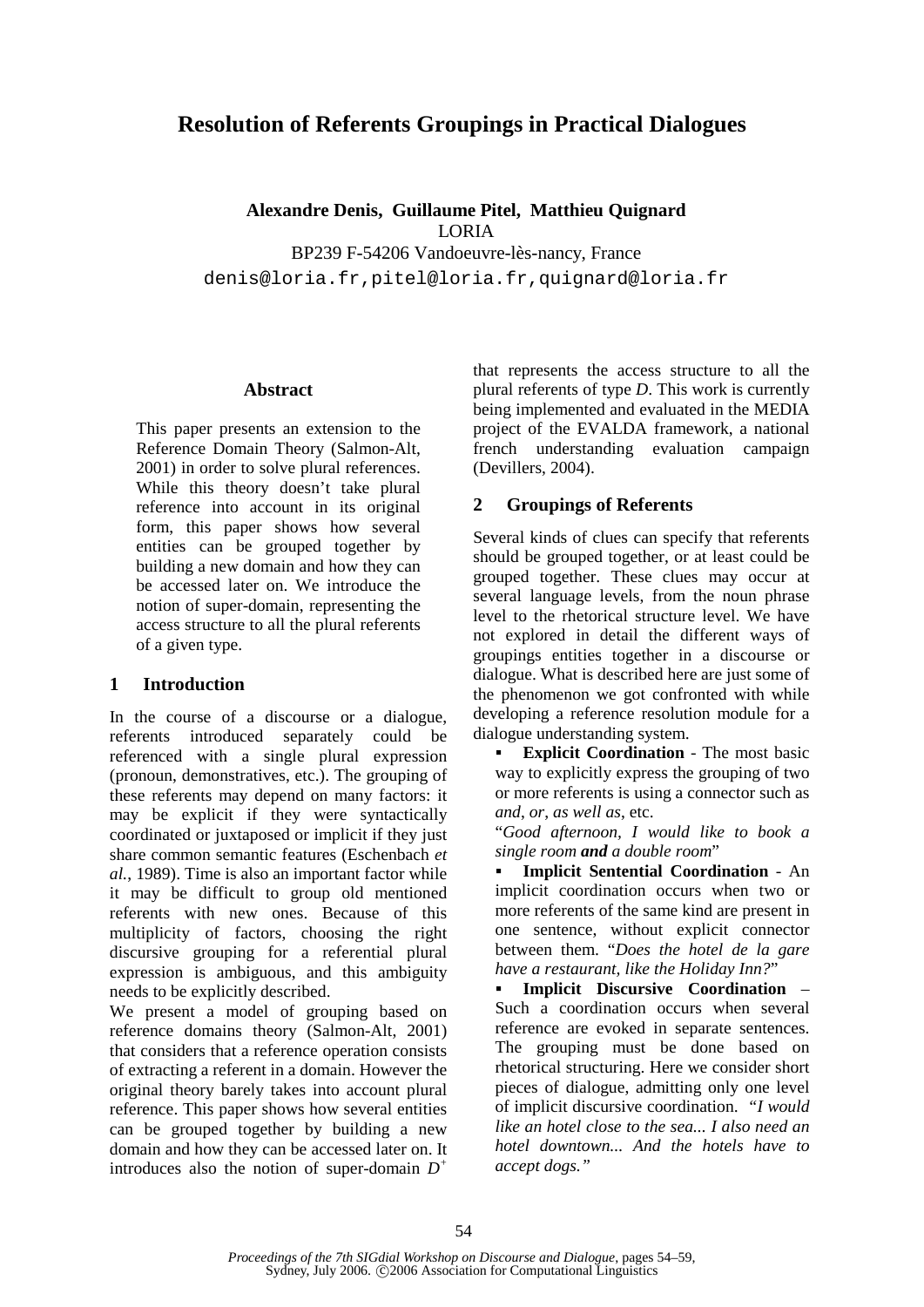**Repetitions/Specifications** – In some particular cases, groupings make explicit a previous expression. For instance "*Two rooms. A single room, a double room*".

# **3 Reference Domain Theory**

We are willing to try a pragmatic approach to reference resolution in practical multimodal dialogues (Gieselman, 2004). For example we need to process frequent phenomena like ordinals for choosing in a list (discursive, or visual) or otherness when re-evoking old referents. Hence keeping the track of the way the context is modified when introducing a referent or referring, is mandatory. The Reference Domains Theory (Salmon-Alt, 2001) supposes that every act of reference is related to a certain domain of interpretation. It endorses the cognitive grammar concept of domain, defined as a cognitive structure presupposed by the semantics of the expression (Kumar et al., 2003). In other words, a referring expression has to be interpreted in a given domain, highlighting and specifying a particular referent in this domain. A reference domain is composed of a group of entities in the hearer's memory which can be discursive referents, visual objects, or concepts. It describes how each entity could be addressed through a referential expression.

This theory views the referring process as a dynamic extraction of a referent in a domain instead of a binding between two entities (Salmon-Alt, 2000). Hence doing a reference act consists in isolating a particular entity from other rejected candidates, amongst all the accessible entities composing the domain (Olson, 1970). This dynamic discrimination relies on projecting an access structure focusing the referent in the domain. The domain then becomes salient for further interpretations. The preferences for choosing a suitable domain are inspired from the Relevance theory (Sperber & Wilson, 1986) taking into account such focalization and salience.

Landragin & Romary (2003) have also studied the usage of reference domains in order to model a visual scene. The grouping factors for visual objects are those given by the Gestalt theory, proximity, similarity, and good continuation. Each perceptual groups or groups designated by a gesture could be the base domain for an extraction. Referential expressions work the same way either the domains are discursive, perceptual or gestural, they extract and highlight

referents in these domains. See (Landragin et al., 2001) for a review of perceptual groupings.

# **4 Basic Type**

A referential domain is defined by:

- a set of entities accessible through this domain (ground of domain),
- a description subsuming the description of all these entities (type of domain),
- a set of **access structures** to these entities.

For instance: "*the Ibis hotel* (h<sub>1</sub>) and the hotel *Lafayette*  $(h_2)$ " forms a referential domain, whose type would be Hotel, and whose accessible entities would be  $h_1$  and  $h_2$ , themselves defined as domains of type Hotel. These two hotels could be accessed later on by their names.

## **4.1 Access structures**

We suppose that the distinction between the referents from the excluded alternatives requires highlighting a discrimination criterion opposing them. This criterion behaves like a **partition** of the accessible entities, grouping them together according to their similarities and their differences. A partition may have one of its parts **focused**. There are, at least, three kinds of discrimination criteria:

• **discrimination on description**. Entities can be discriminated by their type, their properties, or by the relations they have with other entities. For example the name of the hotels is a discrimination criterion in "*the Ibis hotel and the hotel Lafayette*".

• **discrimination on focus**. Entities can also be discriminated by the focus they have when they are mentioned in the discourse or designed by a gesture. For example, "*this room*" would select a focused referent in a domain, whereas "*the other room*" would select a non-focused one.

• **discrimination on time of occurrence**. Entities can finally be discriminated by their occurrence in the discourse. For example "*the second hotel*" would discriminate this hotel by its rank in the domain.

### **4.2 Classical resolution algorithm**

Each activated domain belongs to list of domains ordered along their recentness (the referential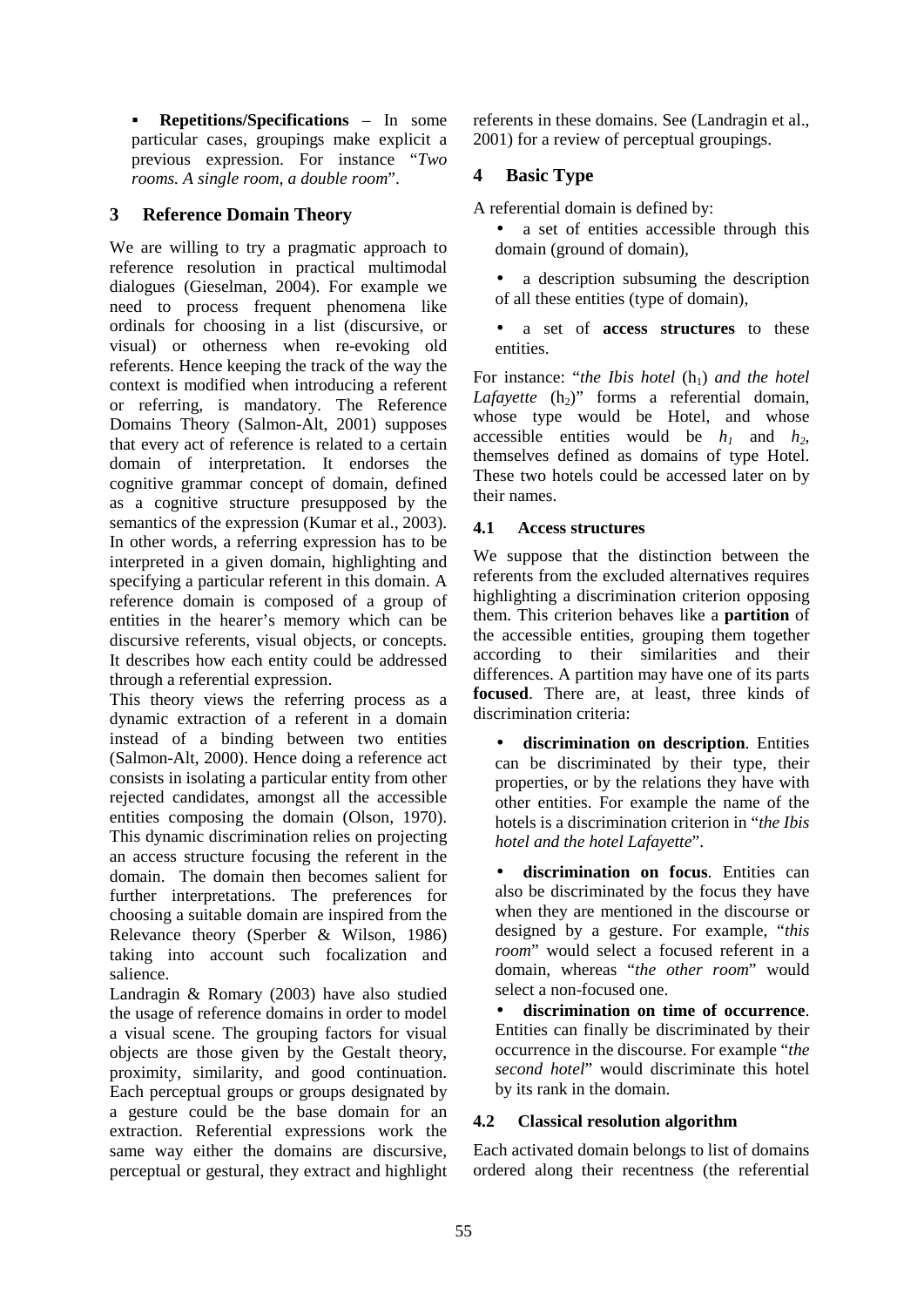space). The resolution algorithm consists of two phases:

1. Searching a suitable, preferred domain in the referential space when interpreting a referring expression. The suitability is defined by the minimal conditions the domain has to conform to in order to be the base of an interpretation (particular description, or presence of a particular access structure with focus or not). The main preference factor is the minimization of the access cost (recentness or salience), however other criteria like thematic structure could be taken into account and will be future work. Each domain is tested according to the constraints given by the referential expression. We allow several layers of constraints for each type of expression : if the stronger constraints are not met, then weaker constraints are tried.

2. Extracting a referent and restructuring the referential space, taking into account this extraction. It not only focuses the referent in its domain, but also moves the domain itself to a more recent place. When one referent acquires the focus, the alternative members of the same partition loose it.

This generic scheme is instantiated for each type of access modes (a modality plus an expression). For example a definite "*the N*" will search for a domain in which a particular entity of type "N" can be discriminated, and the restructuring consists in focalizing in this domain the referent found. See (Landragin & Romary, 2003) for a description of the different access modes.

The algorithm highlights the two types of ambiguities, domain or referent ambiguities, which occur when there is no preference available to make a choice between multiples entities in the first or the second phase. We guess that natural ambiguities should eventually be solved through the dialogue between the agents of the communication.

#### **5 Super-Domains**

In order to take groupings into account in the Reference Domains Theory, we introduce two constructs in our formal toolbox. Indeed, having only one kind of domain construct doesn't allow for a correct distinction between different referent statuses.

First we distinguish plural and simple domains. The simple domains *D* serve as bases for profiling, or highlighting, a **subpart**, or **related part** of a simple referent. For instance, if  $D =$ 

*Room*, then one can profile a *Price* from *D*. The plural domains  $D^*$  serve as either as a **generic base** or as a **plural representative** for profiling a simple domain *D*. A generic base is mandatory in our model to support the insertion of new extra-linguistic referents evoked with an indefinite construct (for instance "*I saw a black bird on the roof*"), while plural representatives are used for explicit groupings. A domain  $D^*$ can also be profiled from a  $D^*$ <sub>0</sub>, provided  $D^*$ <sub>1</sub> profiles a subset of the elements of  $D^*$ <sub>0</sub>.

Second, we introduce the notion of **superdomain**  $D^+$ , from which a  $D^*$  can be profiled. The relations allowed between domains are

represented on figure 1. A super-domain  $D^+$  is the domain of all groupings  $D^*$ , including a special  $D^*$ <sub>*all*</sub> grouping which is the representative of all evoked instances of a given category. This configuration is not intended to deal with long dialogues where several, trans-sentential groupings occur, and where older groupings may become out of access. Doing this would require a rhetorically driven structuring of the  $D^*_{all}$ .



#### *Figure 1: Access structure of Reference Domains*

As Reference Domain Theory is primarily targeted toward extra-linguistic referents occurring in practical dialogue, the construction of the domain trees, representing the supposed structuring of referents accessibility, is based on ontology. As a consequence, for each "natural" type and each subtype (for instance *Room*∧*Single*), a domain tree is potentially created (actually, one can easily imagine how this creation may be driven 'on-demand').

Another evolution from the initial Reference Domain Theory is the possibility to focalize several items of a partition. Indeed, since the resolution algorithm can focalize a whole plural domain, all elements of this domain must be focalized in all the plural domains they occur in. In order to refer to plural entities the idea is to build plural domains dynamically : when some sentence-level grouping, either implicit or explicit occurs or when a plural extra-linguistic referent is evoked, a *D \** is created and focussed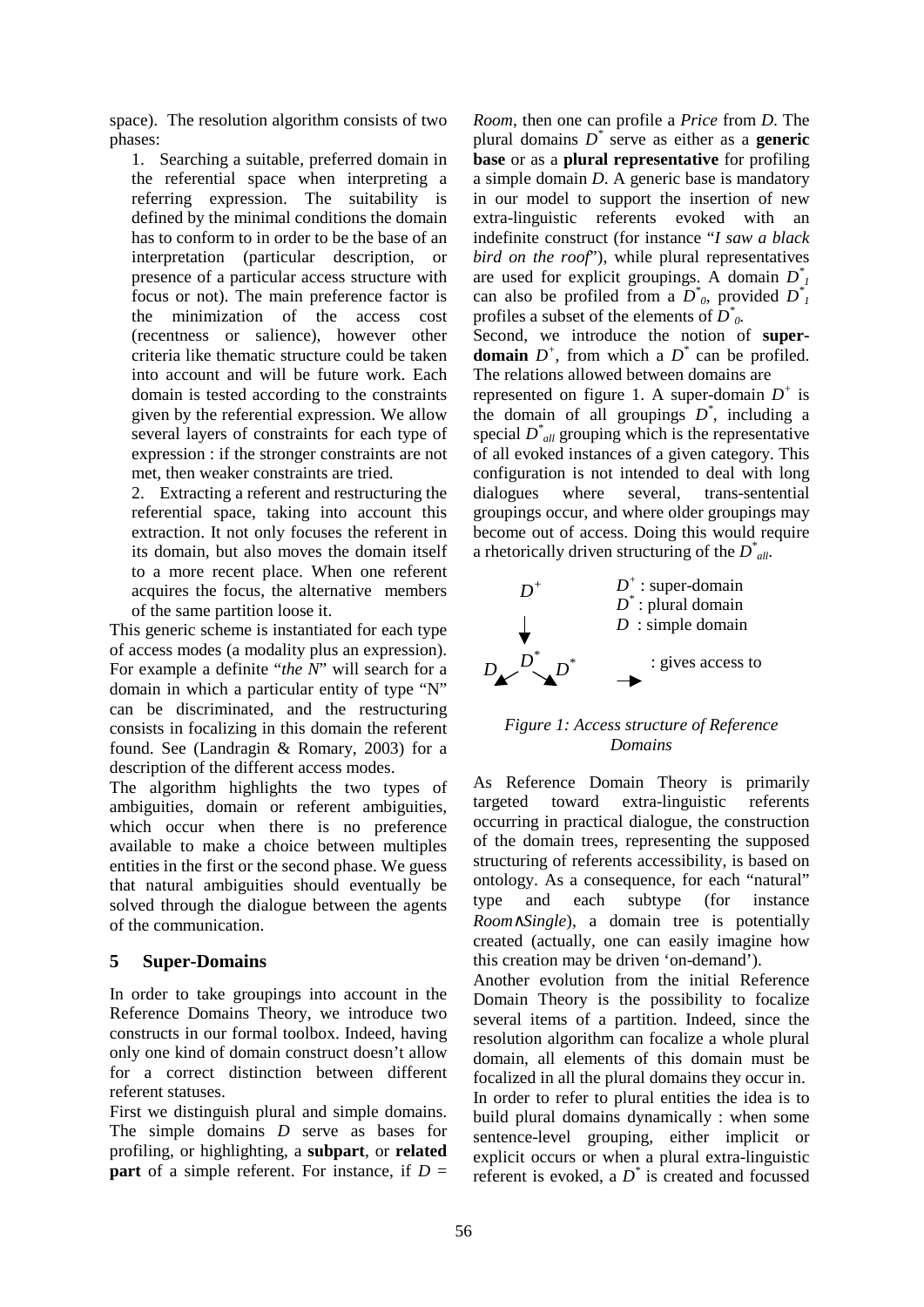in  $D^+$ , with each of its components as children, when possible (that is, when each component is described). When new extra-linguistic referents (singular or plural) are evoked, they are individually profiled under the *\* all* corresponding to their types (that is, their "natural" type, and all the subtypes they are eligible to).

In short, for all referents of type *D*:

- they become subdomains of  $D^*_{all}$
- if they are plural referents, they also build up a focalized subdomain of *D +*
- all the referents of a given type are then grouped together under a new focalized subdomain of  $D^+$ .

 Figure 2 illustrates the state of the *Hotel<sup>+</sup>* domain tree after a scenario with three dialogue acts, the first one introducing *Hotel1*, the second one inserting a grouping of *Hotel2* and *Hotel3*. and the third one referring to it.

 $U_1$ : The Ibis Hotel (*Hotel*<sub>1</sub>) is too expensive

**S1:** Maybe the Hotel Lafayette (*Hotel2* ) or

the Hotel de la cloche (*Hotel*<sub>3</sub>)

**U2:** Those hotels are too far from the airport.



*Figure 2: A domain tree built from a scenario above (focus in bold)* 

The operations are the following :

 $U_1$ : *Hotel<sub>1</sub>* becomes a subdomain of *Hotel*<sup>\*</sup><sub>all</sub> which gains focus in *Hotel<sup>+</sup>* .

S1 : *Hotel2* and *Hotel3* become subdomains of *Hotel\* all*. In addition *Hotel2* and *Hotel3* are grouped in *Hotel\* <sup>1</sup>* which gains the focus in *Hotel<sup>+</sup>* while *Hotel\* all* loses it.

 $U_2$ : The pronoun is solved in *Hotel*<sup>+</sup>, and *Hotel*<sup>\*</sup><sub>*1*</sub> is retrieved.

One can see that *Hotel\* all* is inaccessible by a generic expression like a demonstrative without modifiers but only by a special expression like "*all the hotels*". In our point of view, the reason is that the grouping  $H\acute{o}tel^*$  lowers the salience of *Hotel\* all*.

#### **6 Implementation**

We used description logics for modelling domains and domain-reasoning. One has to deal with plural entities and can follow (Franconi, 93) by using collection theory, representing collections as individuals and membership by a role (plus plural quantifiers). But we should use another way considering that the inference engine we use, Racer (Haarslev and Möller, 03), does not take into account ALCS. Hence we tried representing the domains by concepts, given their semantic are set of individuals. The domain  $D^+$  corresponds to the concept  $D$ , and the domain-subdomain relation is a subsumption. All basic manipulation with domains could be done using Tbox assertions. Additionnally, a partition structure is simply a sequence of subdomains which are different from each other (disjoint concepts) and whose elements could be focussed. The algorithm goes through the referential space and tests each domain in the recency order against the constraints given by the referential expression. Conceptual tests on the description and partitional tests on the focus or possible discriminations are made to retrieve the domain and the referent. If none are found, they may be created by accomodation. Groupings are created only for explicit coordinations, implicit sentential coordinations (two referents could be grouped if they have the same basic type) and some kind of specifications.

Domains and groupings creation entails the creation of new concepts in the Tbox. Each concept insertion requires a costly reclassification, therefore we preferred an approximation considering only that new groupings assert primitive concepts. Other domains are concept terms *i.e.* descriptions which do not have to be asserted in the Tbox automatically.

Implicit discursive groupings are not implemented considering the need of a rhetorical structure (like in SDRT, Asher 93) or a mental space model. The following example shows the needs :

 $U_1$  *: I would like an hotel (h<sub>1</sub>)* 

 $S_1$  : I propose you the hotel Ibis  $(h_2)$  and  *the Lafayette hotel (h3).* 

Hotel  $h_1$  could very hardly be grouped with  $h_2$ and  $h_3$ , even by "all these hotels" (or maybe by a third speaker). We guess among other factors that they belong to different levels of interpretation,  $h_1$  in the domain of the desires of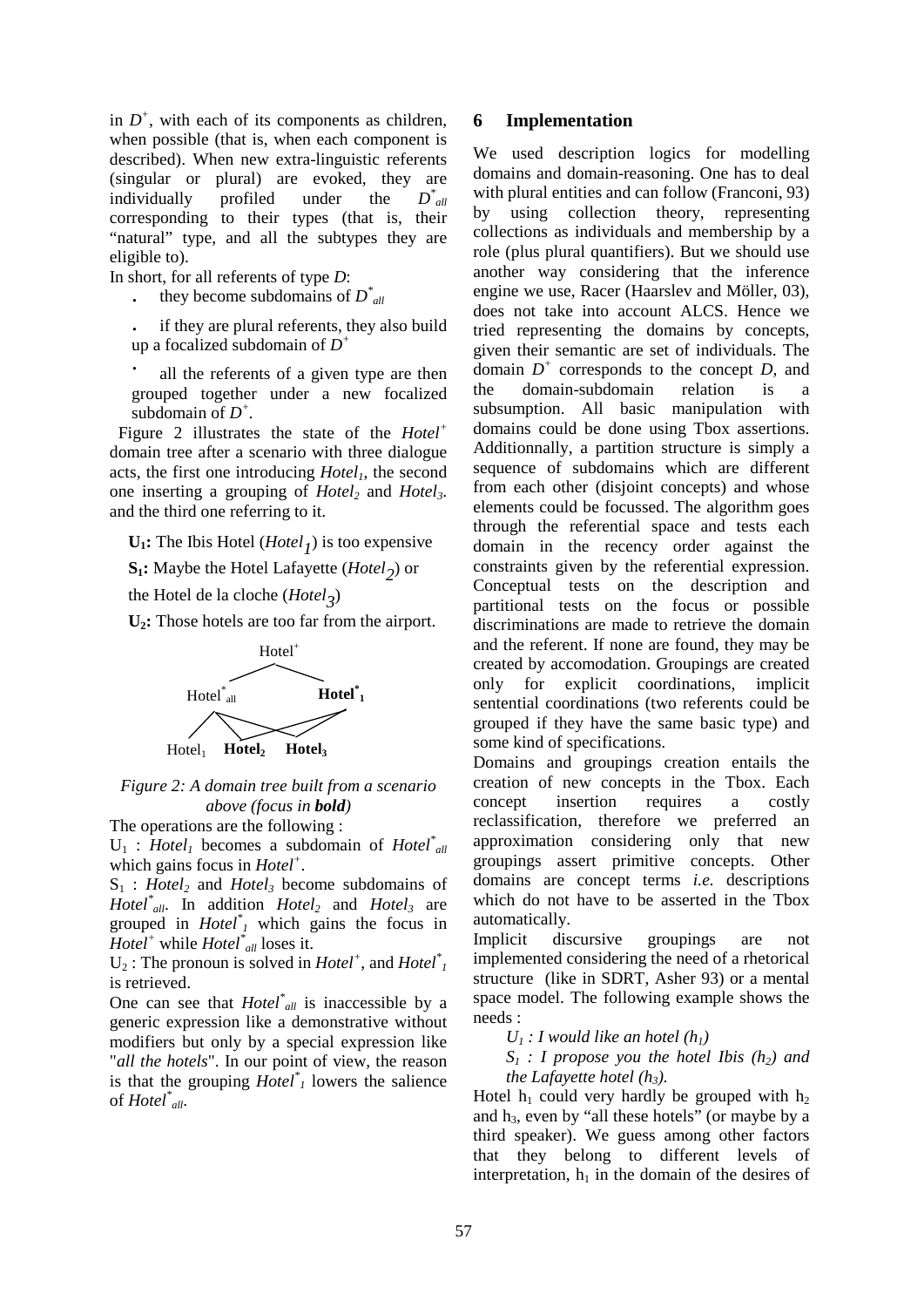the user, and the others in the domain of existing hotels. The link between the two domains is possible if one knows that  $S_1$  is an answer of to U's request. Such discrimination criterion and high level domains are not yet implemented. Instead we concentrated on extra-linguistic referents which are assumed to be interpreted in the real/system world (like hotels, rooms). We are currently testing the approach to see if it could be extended to any type of entities provided accurate discrimination criteria (like the predication).

#### **7 Example**

A sample dialogue (table 1) is analyzed through the preceding algorithm. This example shows how the referents introduced in an explicit coordination could be referenced as a whole "*the two hotels*", or extracted discriminately by an ordinal "*the second one*" or by an otherness expression "*the other one*". All the subdomains of  $H^+$  (*i.e.* the plural domains of hotels) are indicated *after* each interpretation using a simplified notation. Only the ordered list of accessible entities and their focalization (bold) are noted for each subdomain. For instance  $\mathbf{H}^*$ <sub>all</sub> = (h<sub>1</sub>, h<sub>2</sub>, h<sub>3</sub>) means that the domain  $\mathbf{H}^*$ <sub>all</sub> is focalized in H<sup>+</sup>, and that  $h_3$  is focalized in H<sup>\*</sup><sub>all</sub>.

| <b>Dialogue</b>                                                                                                   | $\mathbf{H}^+$                                                                                     |
|-------------------------------------------------------------------------------------------------------------------|----------------------------------------------------------------------------------------------------|
| $U:$ Is there a bathroom at<br><i>the Ibis hotel</i> $(h_1)$ <i>and the</i><br>hotel Lafayette (h <sub>2</sub> )? | $H^*_{0} = (h_1, h_2)$<br>$H^*_{all} = (h_1, h_2)$                                                 |
| <b>S</b> : No they don't have                                                                                     | $\overline{H}_{0}^{*} = (h_{1}, h_{2})$                                                            |
| bathrooms                                                                                                         | $H^*_{all} = (\mathbf{h}_1, \mathbf{h}_2)$                                                         |
| <b>S</b> : But I propose you the                                                                                  | $H^*_{0} = (h_1, h_2)$                                                                             |
| <i>Campanile hotel</i> $(h_3)$                                                                                    | $\mathbf{H}^*$ <sub>all</sub> = (h <sub>1</sub> , h <sub>2</sub> , h <sub>3</sub> )                |
| <b>U</b> : Hmm no, how much                                                                                       | $\overline{H}_{0}^{*} = (h_{1}, h_{2})$                                                            |
| were the two hotels?                                                                                              | $H^*_{all} = (h_1, h_2, h_3)$                                                                      |
| <b>S</b> : The hotel Lafayette is                                                                                 | $\overline{H}_{1}^{*} = (h_{2}, h_{1})$                                                            |
| 100 euros, the Ibis hotel is                                                                                      | $H^*_{0} = (h_1, h_2)$                                                                             |
| 75 euros                                                                                                          | $H^*_{all} = (h_1, h_2, h_3)$                                                                      |
| $U_1$ : Ok, I take the second<br>one                                                                              | $\overline{H}_{1}^{*} = (h_{2}, h_{1})$<br>$H^*_{0} = (h_1, h_2)$<br>$H^*_{all} = (h_1, h_2, h_3)$ |
| $U_2$ : Ok, I take the third                                                                                      | $\overline{H}_{1}^{*} = (h_{2}, h_{1})$                                                            |
| one                                                                                                               | $H^*_{0} = (h_1, h_2)$                                                                             |
| $U_3$ and the other one?                                                                                          | ${\bf H}^*_{\text{all}} = (h_1, h_2, h_3)$                                                         |

*Table 1: Example of dialogue (focus in* **bold***)* 

In order to interpret  $U_1$ ,  $U_2$  or  $U_3$  one needs to rely on the previous structuring of  $H^+$ . In  $U_1$ , the previously focalized domain  $H_{1}^{*}$  is preferred to be the base for interpreting "*the second one*" because of the order discrimination. This leads to extracting  $h_1$  hence focalizing it in  $H_1^*$  but also in  $H^*_{0}$  and in  $H^*_{all}$ . In  $U_2$ ,  $H^*_{1}$  cannot be the base for interpreting "*the third one*" because no entity could be discriminate this way. Therefore the only suitable domain is  $H^*_{all}$ . It is also impossible to interpret  $U_3$ : "*the other one*" in  $H_{1}^{*}$  because of the lack of a focus discrimination between  $h_1$  and  $h_2$ .

It is however possible to choose  $H^*_{all}$  for the domain of interpretation: the excluded referents  $h_1$  and  $h_2$  are unfocused while  $h_3$  gains focus.

## **8 Evaluation in progress**

This work is currently being evaluated in the MEDIA/EVALDA framework, a national understanding evaluation campaign. (Devillers et al., 04). It aims to evaluate the semantic and referential abilities of systems with various approaches of natural language processing. The results of each system are compared to manually annotated utterances transcribed from a Woz corpus in a hotel reservation task. For the referential facet, referential expressions (excluding indefinites, and proper names) are annotated by a semantic description of their referents.

Our system which relies on a symbolic approach using deep parsing and description logics for semantic currently scores 64% (f-measure) for identifying and describing accurately the referents. We guess that such evaluation will be an occasion for us to test different hypothesis on reference resolution using domains (for exemple different criteria for grouping). However we do not have yet more precise results on plurals and ordinals specifically.

### **9 Conclusion**

The extension we made to the Reference Domains Theory is still limited because it considers only extra-linguistic referents, *i.e.* those also having an existence outside discourse. In addition the trans-sentential groupings are not fully studied yet. We guess that such groupings should need a rhetorical description of the discourse or dialogue. In spite of its limits, the extension can render dynamic effects allowing ordinals and otherness in plural contexts. An